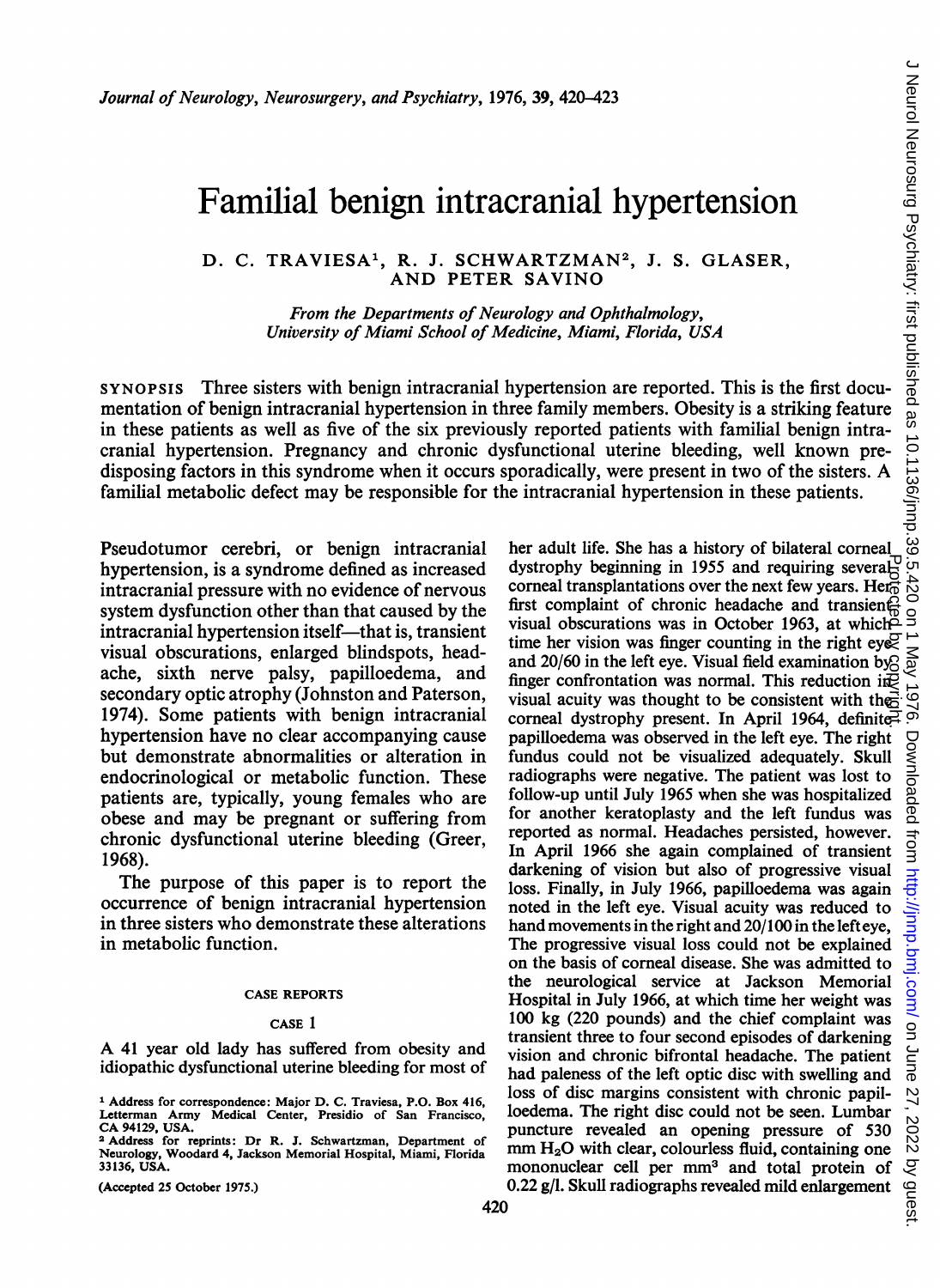of the sella turcica, thinning of the dorsum sellae, and increased convolutional markings consistent with chronic intracranial hypertension. Brain scan, pneumoencephalogram, and right carotid arteriogram were normal. The patient was discharged on acetazolamide and prednisone. She received weekly lumbar punctures for two months, with the opening pressure consistently above  $400 \text{ mm}H_2O$ . She developed worsening optic atrophy and was noted to have vision to hand movements four months after discharge. At present, the patient is blind and is otherwise well except for obesity and intermittent headache.

#### CASE 2

A <sup>22</sup> year old woman was admitted to Jackson Memorial Hospital on 14 January 1974 with a chief complaint of transient episodes of blurring and darkening of vision, headache, and horizontal diplopia upon right gaze for several weeks before admission. She was in the fourth month of pregnancy and was ingesting one tablet of multivitamins per day as prescribed by her obstetrician. She had taken birth control pills for one year but had stopped 14 months before admission. She has been obese all her life but denied menstrual disturbance or other drug ingestion. The physical examination revealed a lady weighing  $88.6 \text{ kg}$  (195 $\text{pounds}$ ) with a normal blood pressure and pulse rate. She was bright and alert and in no acute distress. The abnormal findings included marked papilloedema bilaterally without haemorrhages (Fig. 1). There was bilateral lateral rectus paresis, more marked on the right. Visual field examination showed enlargement of the blind spots. Visual acuity was 20/20 bilaterally. Lumbar puncture revealed an opening pressure of 540 mm $H_2O$ with clear colourless fluid containing no cells and a total protein of 0.14  $g/l$ . The plasma cortisol was 717.6 nmol/l which is the upper normal limit. The 24 hour urine hydroxy- and ketosteroid outputs were normal and thyroid function tests were normal. Skull and chest radiographs, EEG, and echoencephalogram were normal. No further diagnostic studies were performed. The patient was given acetazolamide, 500 mg per day. Cessation of diplopia and transient obscurations of vision, and marked diminution of headache occurred after the lumbar puncture. Neurological, funduscopic and visual field examinations were normal three and 14 months after discharge (Fig. 2).

## CASE 3

A <sup>28</sup> year old woman developed headache and transient obscuration of vision for three weeks before her admission to the hospital. She had mild bifrontal headache as well. The physical examination was



FIG. <sup>1</sup> (left) Case 2. Left fundus during hospitalization showing papilloedema. FIG. 2 (right) Case 2. Normal left fundus 14 months after discharge from hospital.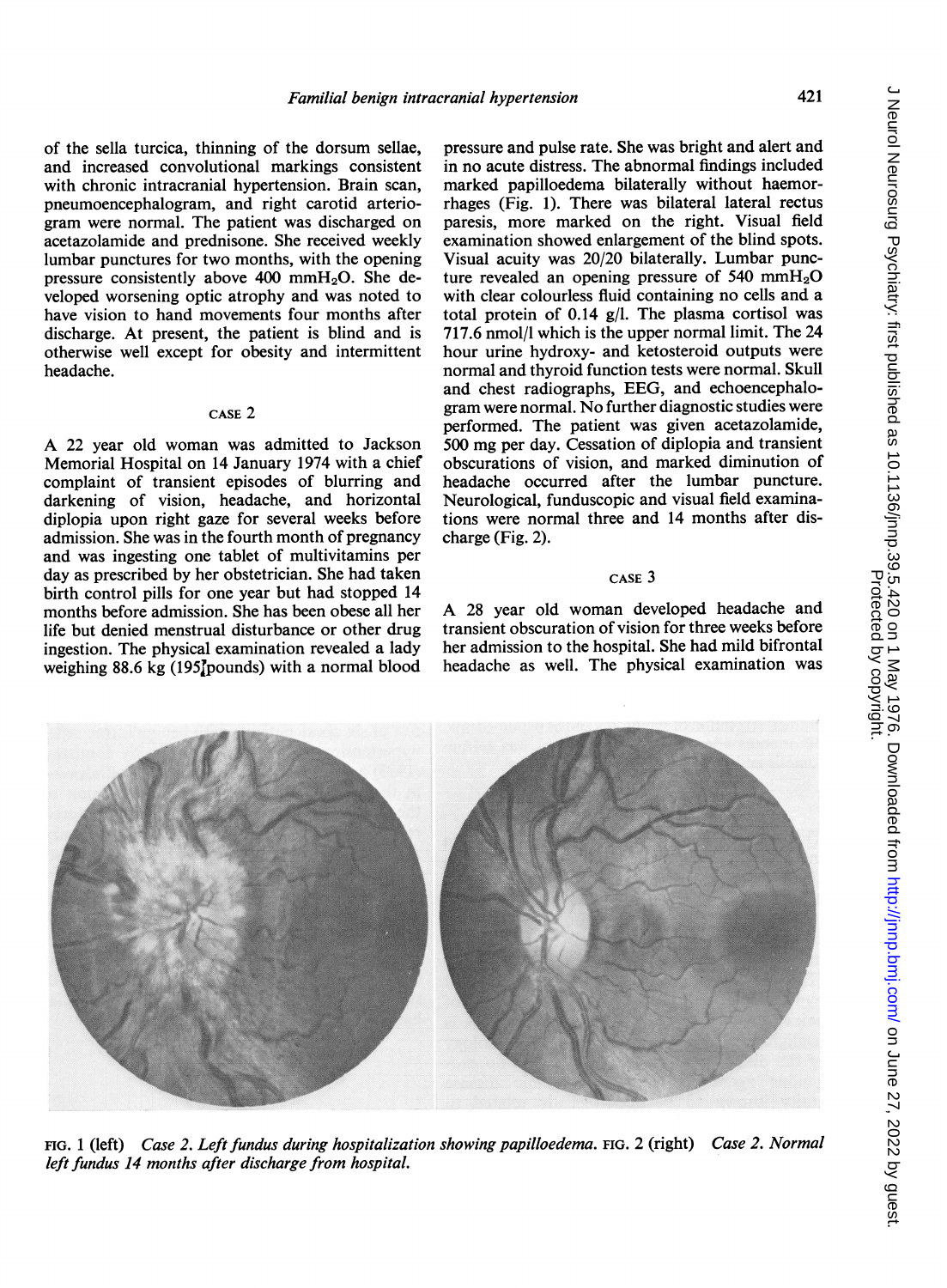| Patient |        | Age at<br>onset<br>(yr) | Weight<br>(kg) | <b>Predisposing factors</b>        | CSE<br>pressure<br>(mmH <sub>2</sub> O) | Special studies                                                                              | Follow-up                                             |
|---------|--------|-------------------------|----------------|------------------------------------|-----------------------------------------|----------------------------------------------------------------------------------------------|-------------------------------------------------------|
|         | 1 M.H. | 30                      | 100.0          | Obesity, menstrual<br>irregularity | 530                                     | Brain scan<br>Pneumoencephalogram<br>Bilateral carotid arteriograms<br>Electroencephalograms | Optic atrophy<br><b>Blindness</b><br>$(9 \text{ yr})$ |
|         | 2 H.C. | 22                      | 88.6           | Obesity, pregnancy                 | 540                                     | Brain scan<br>Echoencephalogram<br>Electroencephalogram                                      | Asymptomatic<br>(14 m)                                |
|         | 3 T.W. | 28                      | 97.7           | Obesity                            |                                         | Brain scan<br>Bilateral carotid arteriograms<br>Electroencephalogram                         | Asymptomatic<br>(6 <sub>m</sub> )                     |

THREE SISTERS WITH BENIGN INTRACRANIAL HYPERTENSION

normal except for the weight of 97.7 kg (215 pounds) and the presence of 4+ papilloedema without haemorrhages bilaterally. The visual acuity and visual fields were normal except for enlarged blind spots. There was no history of any predisposing factor of pseudotumor cerebri. Routine blood studies were normal. Chest and skull radiographs, bilateral carotid arteriograms, and brain scan were normal. The patient was given methylprednisolone, 32 mg per day, for one month followed by tapering dosage to a maintenance of prednisone 5 mg/day. The medication was stopped four months after discharge. Several examinations during this time revealed gradual resolution of symptoms and of papilloedema. Six months after discharge the patient was asymptomatic and the optic discs appeared normal.

## **DISCUSSION**

Three previous reports have described benign intracranial hypertension in family members (Bucheit et al., 1969; Howe et al., 1973; Rothner and Burst, 1974). Two female siblings were affected in two reports and a mother and son in the third. The present report is the first documentation of this illness in three family members (Table). The prevalence of benign intracranial hypertension is unknown but the probability of coincidental occurrence in these three sisters is negligible. A genetic defect is <sup>a</sup> likely aetiology of the disorder in these patients, since no exogenous agent or common systemic disease entity known to be aetiologically related to benign intracranial hypertension was present.

Obesity is a common abnormality in the reported patients with familial benign intra-

cranial hypertension. It was present in five of the six reported familial patients and is a striking feature in the three sisters reported here. Severe chronic dysfunctional uterine bleeding and pregnancy present in two siblings just described were not noted in the previous cases. Searches for a definite aetiological link between obesity and benign intracranial hypertension have been unsuccessful. Two separate reports suggest such a link but require confirmation. Oldstone (1966) used the metapyrone test to demonstrate  $\overline{a}$ deficiency of anterior pituitary ACTH reserve in five of six obese patients with benign intracranial hypertension. More recent studies by Johnston (1973) have shown that acute steroid withdrawal in the rat, producing persistent suppression of the pituitary ACTH reserve, results in increased resistance to CSF outflow. Defective pituitary ACTH reserve with subsequent increased resistance to CSF absorption and intracranial hypertension has been hypothesized as the pathophysiological mechanism in these patients (Johnston, 1973). Protected by copyright.

Study of future cases of familial benign intracranial hypertension may be particularly fruitful, since a metabolic defect may occur on a familial basis in these patients.

## **REFERENCES**

Bucheit, W., Burton, C., Haag, B., and Shaw, D. (1969). Papilledema and idiopathic intracranial hypertension: report of a familial occurrence. New England Journal of Medicine, 280, 938-941.